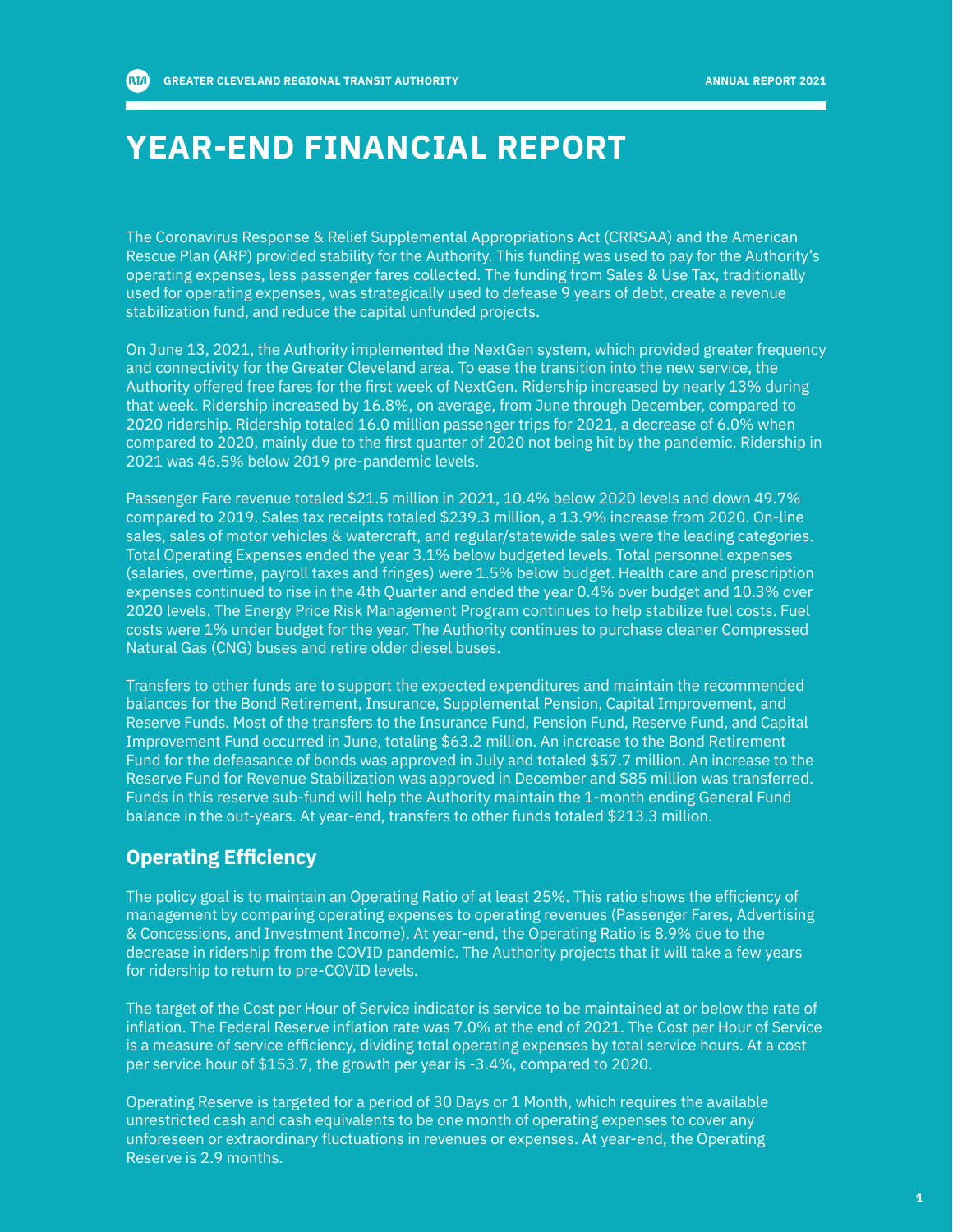## **YEAR-END FINANCIAL REPORT CONTINUED**

#### **Capital Efficiency**

The Debt Service Coverage ratio is the measure of the Authority's ability to meet annual interest and principal payments on its outstanding debt. The goal is for the debt service coverage to be 1.5 or above, and compares total operating resources (net of operating costs and transfers to the Insurance, Capital, and Pension Funds) with the Authority's debt service needs. The Debt Service Coverage ended the year at 3.04, exceeding the policy goal. The bond defeasance had a positive impact on the future debt service coverage.

The Sales Tax Contribution to Capital is a measure of the level of commitment to longer-term capital needs by determining the percentage of the sales tax revenues that is to be allocated directly to the Capital Improvement Fund to support budgeted projects or to the Bond Retirement Fund to support debt service payments. This indicator ended the year at 48.2%. Additional funds were transferred to capital to help decrease the unfunded projects and defease 9 years of debt.

The Capital Maintenance Outlay to Capital Expansion Outlay ratio shows the Authority's focus is on the maintenance or State of Good Repair (SOGR) of its current assets rather than on the expansion of service levels. This continues to remain the best course available as the Authority continues its bus replacement program, equipment upgrades, and plans for rail vehicle replacement and rail infrastructure improvements.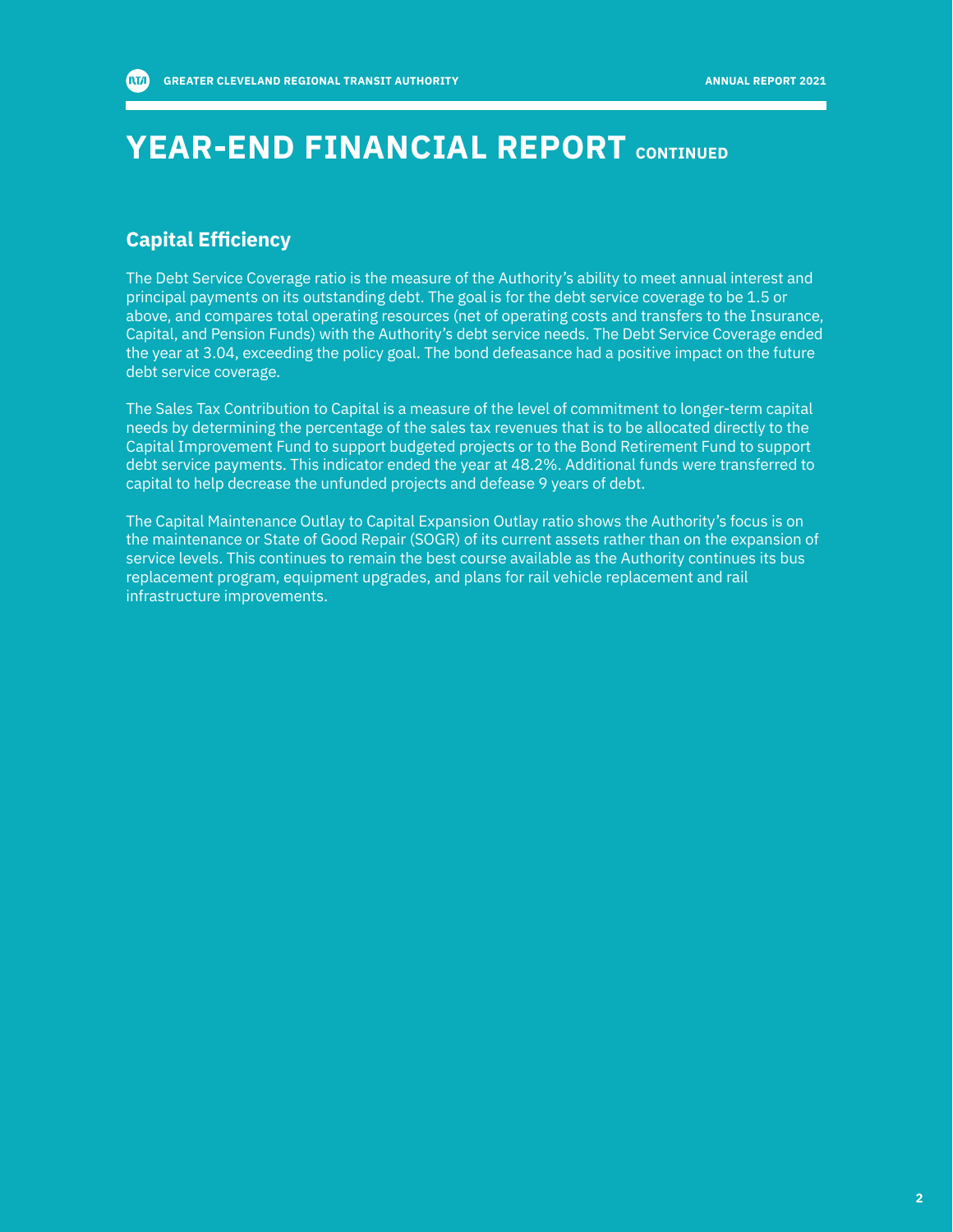### **INDICATORS OPERATING EFFICIENCY**

**AVA** 

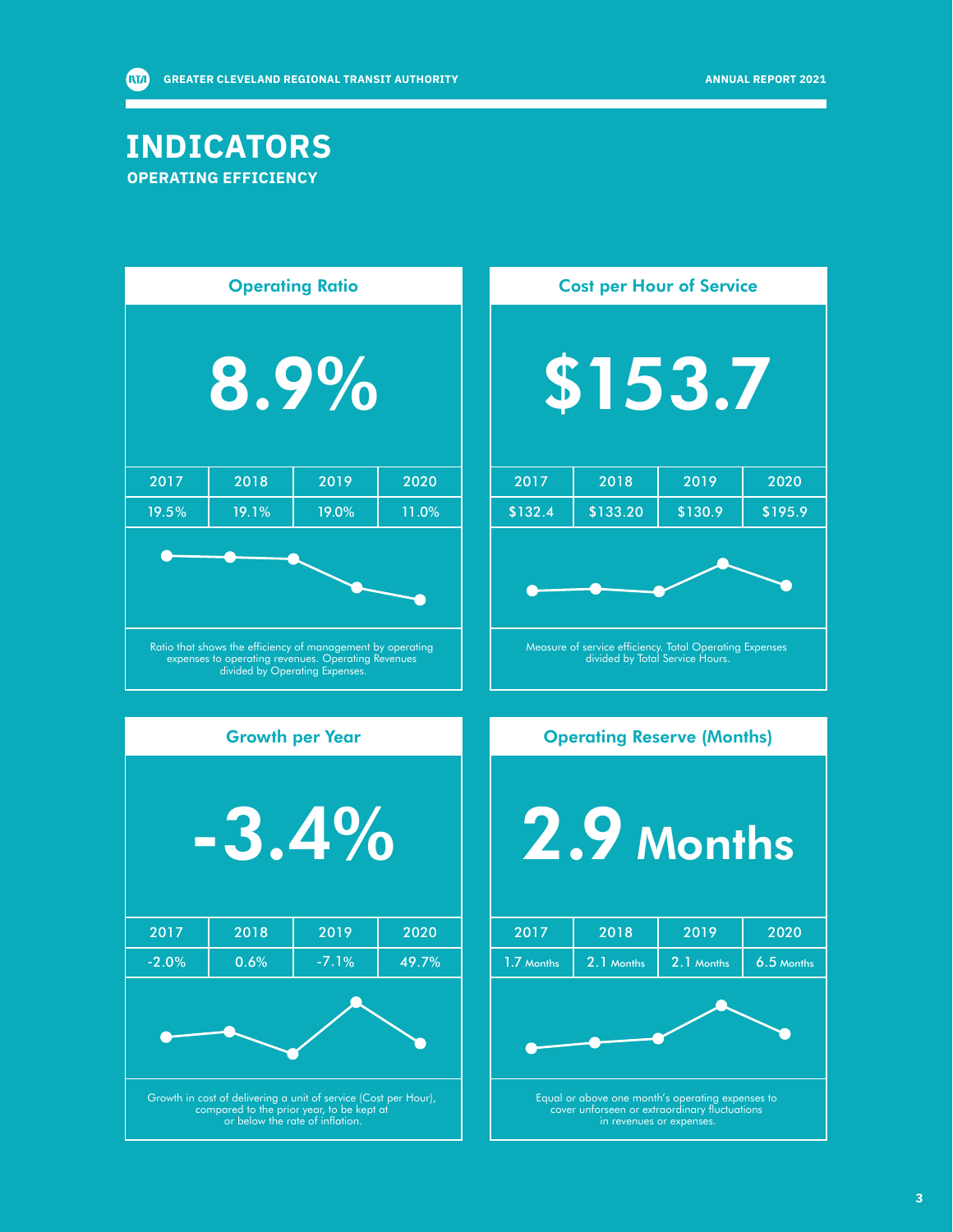### **INDICATORS CAPITAL EFFICIENCY**

**AVA** 

| <b>Debt Service Coverage</b>                                                                                      |      |      |      |  |  |
|-------------------------------------------------------------------------------------------------------------------|------|------|------|--|--|
| <b>3.00</b>                                                                                                       |      |      |      |  |  |
| 2017                                                                                                              | 2018 | 2019 | 2020 |  |  |
| 4.11                                                                                                              | 4.5  | 4.5  | 9.6  |  |  |
|                                                                                                                   |      |      |      |  |  |
| The measure of the Authority's ability to meet<br>annual interest and principal payments<br>on outstanding debts. |      |      |      |  |  |



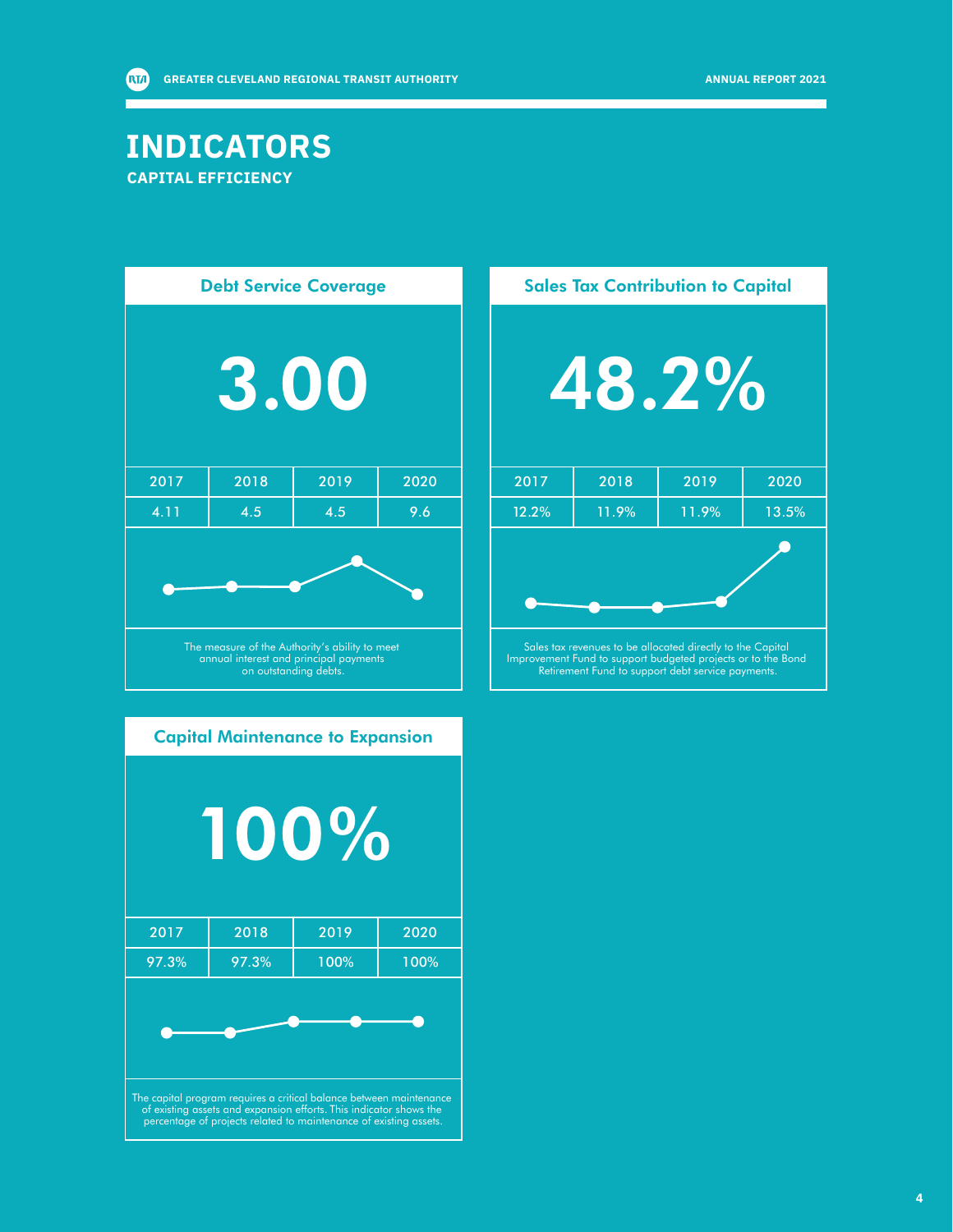## **FUNDS**

| <b>General Fund</b>                      | 2020 Actual      | 2021 Actual      | \$ Change                     | % Change    |
|------------------------------------------|------------------|------------------|-------------------------------|-------------|
| <b>Beginning Balance</b>                 | 40,577,395<br>\$ | \$132,581,757    | $\ddot{\bm{s}}$<br>92,004,364 | 226.7%      |
| <b>Revenues</b>                          |                  |                  |                               |             |
| <b>Operating Revenue</b>                 |                  |                  |                               |             |
| <b>Passenger Fares</b>                   | 24,044,664       | 21,541,062       | (2,503,602)                   | (10.4%)     |
| <b>Advertising/Concessions</b>           | 2,337,735        | 1.228.020        | (1,109,715)                   | (47.5%)     |
| <b>Investment Income</b>                 | 698,786          | 97,478           | (601, 308)                    | $(86.1\%)$  |
| <b>Other Income</b>                      | 364,250          | 854,246          | 489,996                       | 134.5%      |
| <b>Total Operating Revenue</b>           | 27,445,435       | 23,720,806       | (3,724,629)                   | (13.6%)     |
| <b>Non-Operating Revenue</b>             |                  |                  |                               |             |
| Sales/Use Tax                            | 210,147,468      | 239,341,748      | 29,194,280                    | 13.9%       |
| <b>Reimbursements</b>                    | 26,963,719       | 15,092,767       | (11,870,952)                  | $(44.0\%)$  |
| <b>Federal CARES Act</b>                 | 111,977,170      | 122,231,555      | 10,254,385                    | 100.0%      |
| <b>Total Non-Operating Revenue</b>       | 349,088,357      | 376,666,070      | 27,577,713                    | 7.9%        |
| <b>Total Revenue</b>                     | 376,533,792      | 400,386,876      | 23,853,084                    | 6.3%        |
| <b>Total Resources</b>                   | 417,111,187      | 532,968,633      | 115,857,446                   | 27.8%       |
| <b>Expenditures</b>                      |                  |                  |                               |             |
| <b>Operating Expenditures</b>            |                  |                  |                               |             |
| Salaries, Payroll Taxes & Fringes        | 190.811.330      | 197.580.239      | 6,768,909                     | 3.5%        |
| <b>Fuel &amp; Utilities</b>              | 12,357,057       | 12,801,965       | 444,908                       | 3.6%        |
| Services, Materials & Inventory          | 32,150,974       | 31,591,913       | (559,061)                     | (1.7%       |
| <b>Purchased Transportation</b>          | 7,599,160        | 9,335,470        | 1,736,310                     | 22.8%       |
| <b>Other Expenditures</b>                | 3,783,813        | 6,018,115        | 2,234,302                     | 59.0%       |
| <b>Total Operating Expenditures</b>      | 246,702,334      | 257,327,702      | 10,625,368                    | 4.3%        |
| <b>Transfers</b>                         |                  |                  |                               |             |
| To (From) Reserve Fund                   | 9,428,615        | 95,878,615       | 86,450,000                    | 916.9%      |
| To (From) Insurance Fund                 | 0                | 2,100,000        | 2,100,000                     | $(100.0\%)$ |
| To (From) Pension Fund                   | 50.000           | 45,000           | (5,000)                       | $(10.0\%)$  |
| To (From) Bond Retirement Fund           | 14,950,956       | 71,569,994       | 56,619,038                    | 378.7%      |
| To (From) Capital Improvement Fund       | 13,397,525       | 43,698,859       | 30,301,334                    | 226.2%      |
| <b>Total Transfers</b>                   | 37,827,096       | 213,292,468      | 175,465,372                   | 463.9%      |
| <b>Total Expenditures</b>                | 284,529,430      | 470,620,170      | 186,090,740                   | 65.4%       |
| <b>Excess Revenues over Expenditures</b> | 92,004,362       | (70, 233, 294)   | (162, 237, 656)               | (176.3%)    |
| <b>Balance December 31</b>               | \$132,581,757    | 62,348,463<br>\$ | (70, 233, 294)<br>\$.         | (53.0%)     |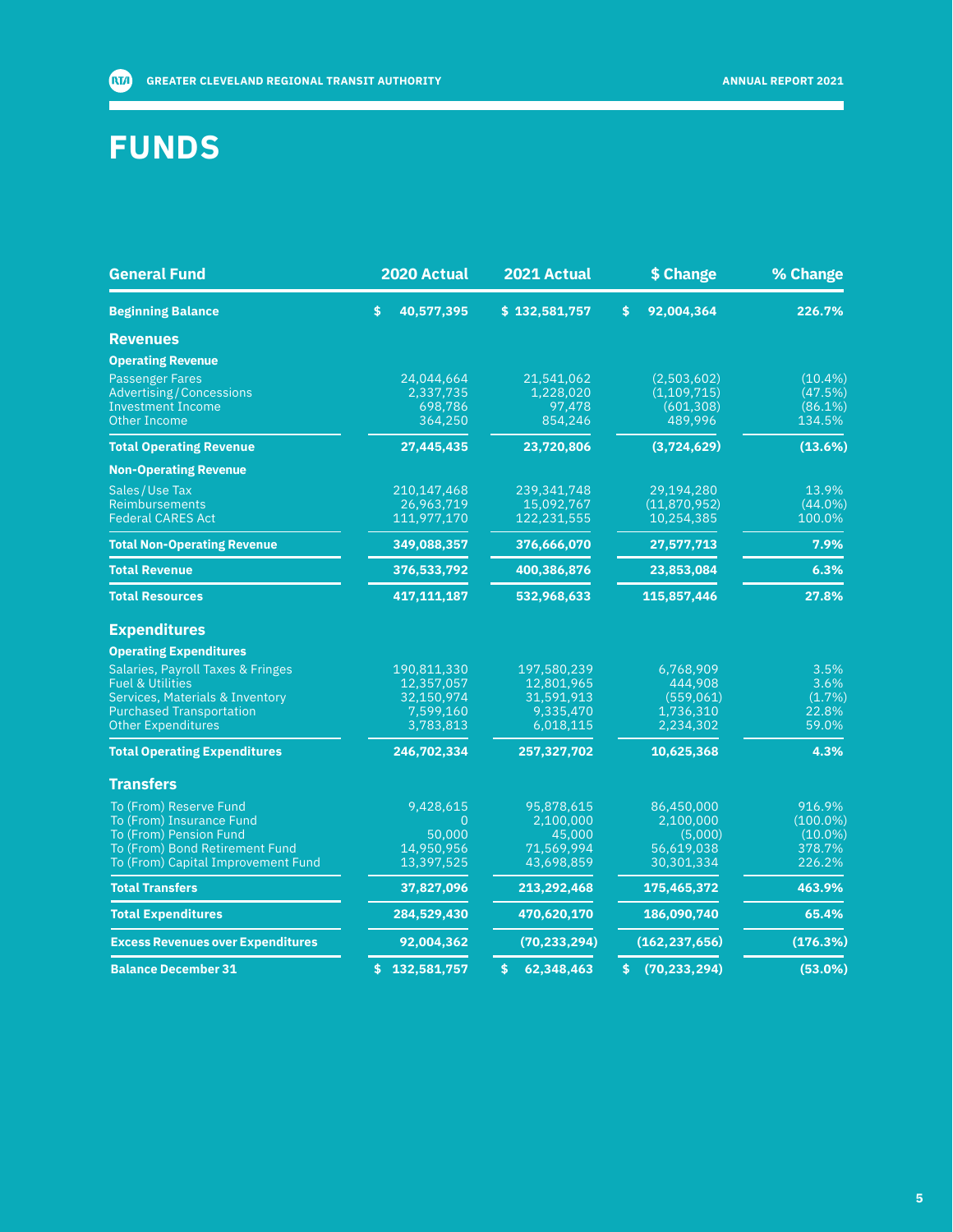### **CHARTS GENERAL FUND**

#### **Revenue**

| Passenger Fares                | $(10.4\%)$ |     |  |
|--------------------------------|------------|-----|--|
| <b>Advertising/Concessions</b> | (47.5%)    | 150 |  |
| <b>Investment Income</b>       | $(86.1\%)$ |     |  |
| Sales/Use Tax                  | 13.9%      |     |  |
| <b>Reimbursements</b>          | $(44.0\%)$ |     |  |
| <b>Federal CARES Act</b>       | 100.0%     | 75  |  |
| Other Income                   | 134.5%     |     |  |
|                                |            |     |  |
|                                |            | 0   |  |

) )

)

#### **Expenditures**

| Salaries, Payroll Taxes & Fringes | 3.5%  |
|-----------------------------------|-------|
| <b>Fuel &amp; Utilities</b>       | 3.6%  |
| Services, Materials & Inventory   | (1.7% |
| <b>Purchased Transportation</b>   | 22.8% |
| <b>Other Expenditures</b>         | 59.0% |
|                                   |       |

# **60 30 0** т **-30**

**-60**

**-150**

**-75**

#### **Transfers**

| Transfer to Reserve Fund                    | 916.9% |
|---------------------------------------------|--------|
| <b>Transfer to Insurance Fund</b>           | 100.0% |
| <b>Transfer to Pension Fund</b>             | (10.0% |
| Transfer to Bond Retirement Fund            | 378.7% |
| <b>Transfer to Capital Improvement Fund</b> | 226.2% |

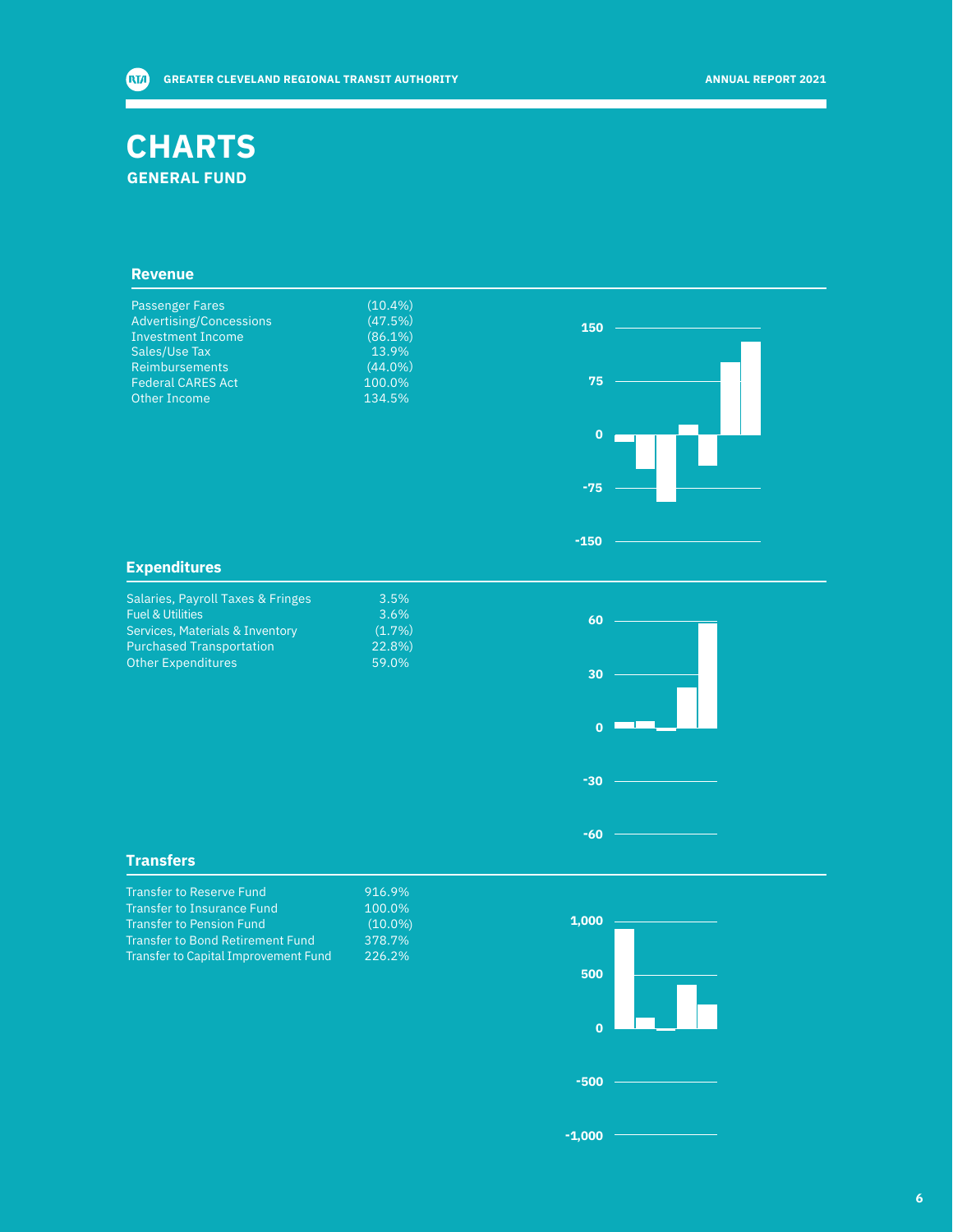## **FUNDS**

| <b>Capital Fund</b>                                                                                                                                                                              |     | 2020 Actual                                                                 | 2021 Actual                                                                 | \$ Change                                                                        | % Change                                                                |
|--------------------------------------------------------------------------------------------------------------------------------------------------------------------------------------------------|-----|-----------------------------------------------------------------------------|-----------------------------------------------------------------------------|----------------------------------------------------------------------------------|-------------------------------------------------------------------------|
| <b>Beginning Balance</b>                                                                                                                                                                         | \$. | 45,377,784                                                                  | \$<br>33,437,292                                                            | \$<br>(11, 940, 492)                                                             | (26.3%)                                                                 |
| <b>Revenues</b>                                                                                                                                                                                  |     |                                                                             |                                                                             |                                                                                  |                                                                         |
| <b>Federal Capital Grants</b><br><b>Federal CARES Act</b><br><b>State Capital Grants</b><br><b>Local Sources</b><br>Other<br><b>General Obligation Debt Proceeds</b><br><b>Investment Income</b> |     | 42,000,277<br>111,977,170<br>2,702,681<br>13,397,525<br>12,800<br>1,079,699 | 87,419,866<br>122,231,555<br>$\Omega$<br>92,698,859<br>6,587,238<br>118,933 | 45,419,589<br>10,254,385<br>(2,702,681)<br>79,301,334<br>6,574,438<br>(960, 766) | 108.1%<br>100.0%<br>$(100.0\%)$<br>591.9%<br>100.0%<br>0%<br>$(89.0\%)$ |
| <b>Total Revenues</b>                                                                                                                                                                            |     | 171,170,152                                                                 | 309,056,451                                                                 | 137,886,299                                                                      | 80.6%                                                                   |
| <b>Total Resources</b>                                                                                                                                                                           |     | 216,547,936                                                                 | 342,493,743                                                                 | 125,945,807                                                                      | 58.2%                                                                   |
| <b>Expenditures</b>                                                                                                                                                                              |     |                                                                             |                                                                             |                                                                                  |                                                                         |
| <b>RTA Development Fund Projects</b><br><b>RTA Capital Fund Projects</b><br><b>CARES Act</b>                                                                                                     |     | 68,810,841<br>2,322,633<br>111,977,170                                      | 68,940,326<br>1,496,627<br>122,231,555                                      | 129,485<br>(826,006)<br>10,254,385                                               | 0.2%<br>(35.6%)<br>100.0%                                               |
| <b>Total Expenditures</b>                                                                                                                                                                        |     | 183,110,644                                                                 | 192,668,508                                                                 | 9,557,864                                                                        | 5.2%                                                                    |
| <b>Excess Revenues over Expenditures</b>                                                                                                                                                         |     | (11,940,492)                                                                | 116,387,943                                                                 | 128,328,435                                                                      | (1,074.7%)                                                              |
| <b>Balance December 31</b>                                                                                                                                                                       | S   | 33,437,292                                                                  | 149,825,235                                                                 | 116,387,943                                                                      | 348.1%                                                                  |